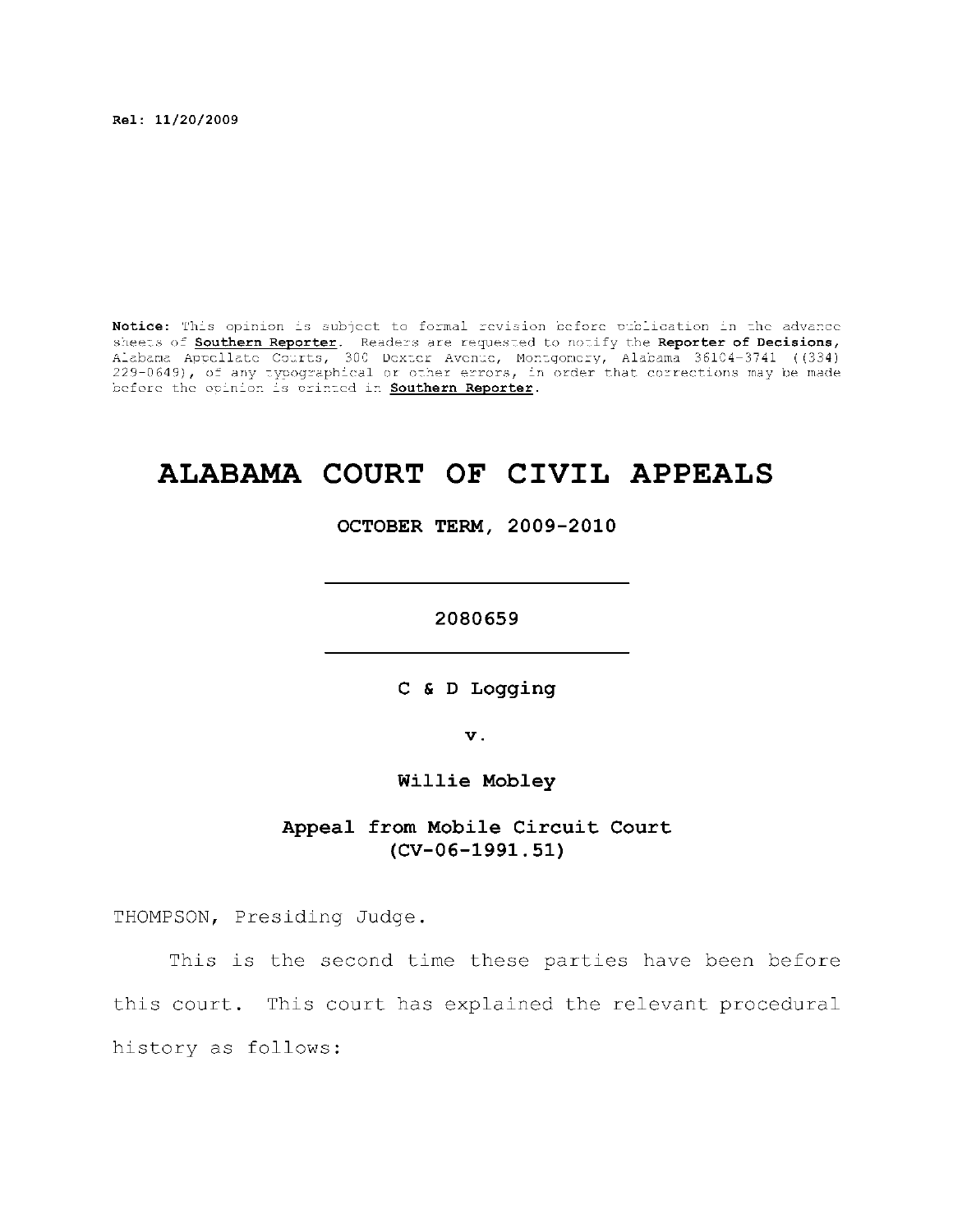"On June 6, 2006, Willie Mobley sued C & D Logging seeking to recover workers' compensation benefits for an injury that he alleged arose out of and in the course of his employment with C & D Logging.  $C \& D$  Logging answered and denied liability, contending, among other things, that Mobley had not suffered an on-the-job injury.

"On March 2, 2007, Mobley filed a motion in the trial court asking that court to compel C & D Logging to provide, pursuant to  $\frac{1}{2}$  25-5-77(a), Ala. Code 1975, a panel of four physicians; Mobley asserted that he had become dissatisfied with his current authorized treating physician. In his motion to compel, Mobley specifically asked that the four-physician panel be composed of physicians specializing in pain management. The trial court granted the motion to compel on March  $6, 2007.$  C & D Logging provided Mobley a panel of four physicians .

"On March 29, 2007, Mobley filed a second motion to compel in which he objected to two of the physicians on the panel of four provided by C & D Logging.  $\ldots$  The trial court granted Mobley's second motion to compel on the same day on which that motion was filed.

"On April 13, 2007, C  $\&$  D Logging filed a motion asking the trial court to reconsider its March 29, 2007, order granting Mobley's second motion to compel. ...

**II** 

"After conducting the final hearing, the trial court, on October 19, 2007, entered an order in favor of Mobley. In its October 19, 2007, order, the trial court found, among other things, that Mobley had suffered an on-the-job injury and that Mobley was permanently and totally disabled as a result of that injury. In addition, the trial court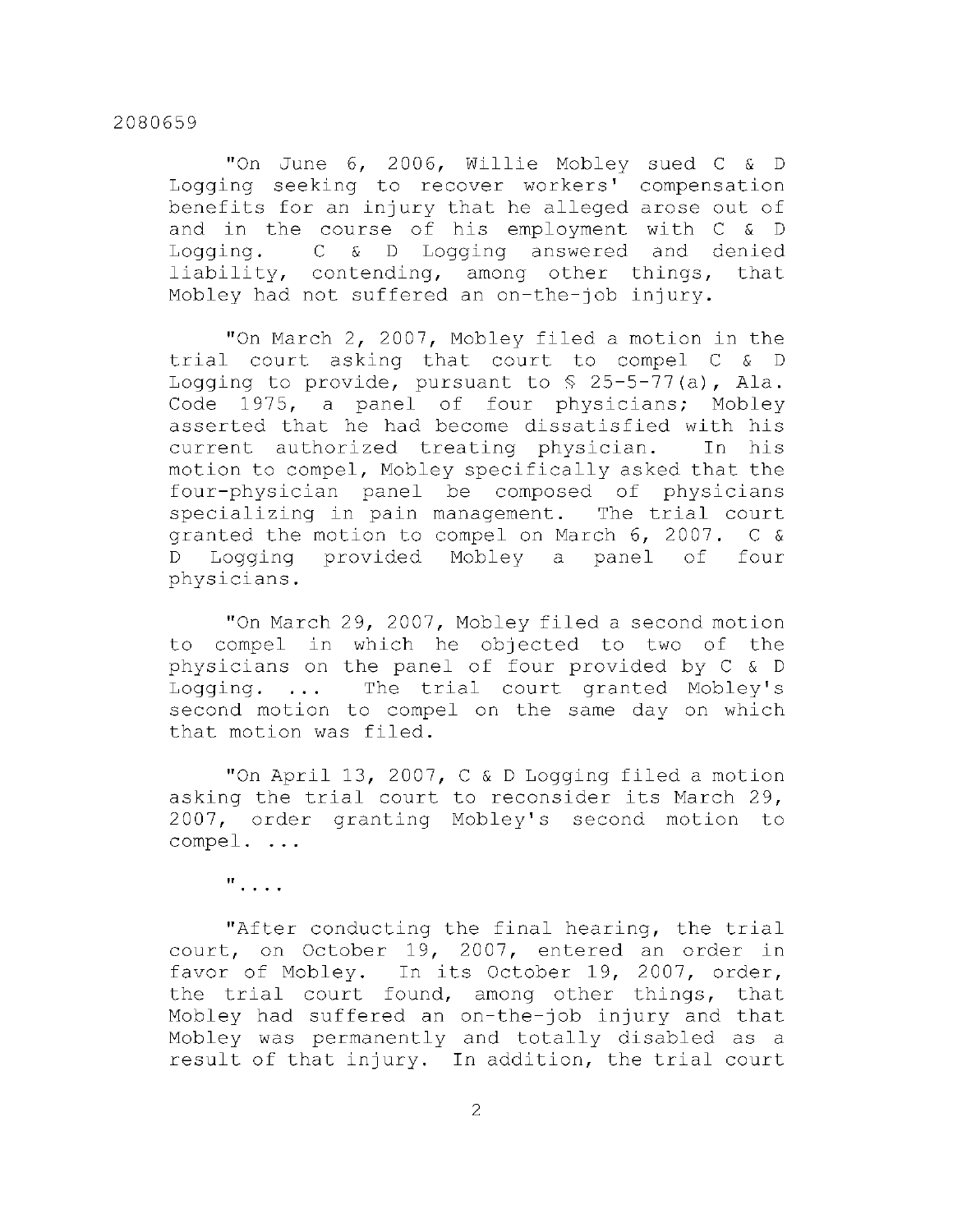awarded a lump-sum fee for Mobley's attorney and ordered C & D Logging to pay \$1,360.64 in costs.

"On November 20, 2007,  $C \& D$  Logging filed in this court a petition for a writ of mandamus challenging the trial court's March 29, 2007, order granting Mobley's second motion to compel; this court docketed that petition as case number 2070159. On December 4, 2007, this court issued an order denying  $C \& D$  Logging's petition for a writ of mandamus in case number 2070159. C & D Logging filed an application for rehearing of that ruling.

"On November 29, 2007,  $C \& D$  Logging filed a notice of appeal or, in the alternative, a petition for a writ of mandamus, challenging certain portions of the October 19, 2007, order; this court assigned that filing case number 2070198. This court later consolidated the application for rehearing in case number 2070159 with case number 2070198."

Ex parte C & D Logging, 3 So. 3d 930, 931-32 (Ala. Civ. App. 2008) (footnote omitted). This court overruled the application for rehearing in case number 2070159, concluding that the petition for a writ of mandamus in that case was untimely and that  $C \& D$  Logging had failed to set forth a statement of good cause as to why this court should accept the untimely petition. Ex parte C & D Logging, 3 So. 3d at  $932-$ 34. This court also determined that the October 19, 2007, order was not sufficiently final to support the appeal in case number 2070198 because the order did not contain a calculation of the benefits to be awarded to Mobley. Id. at 934-36. This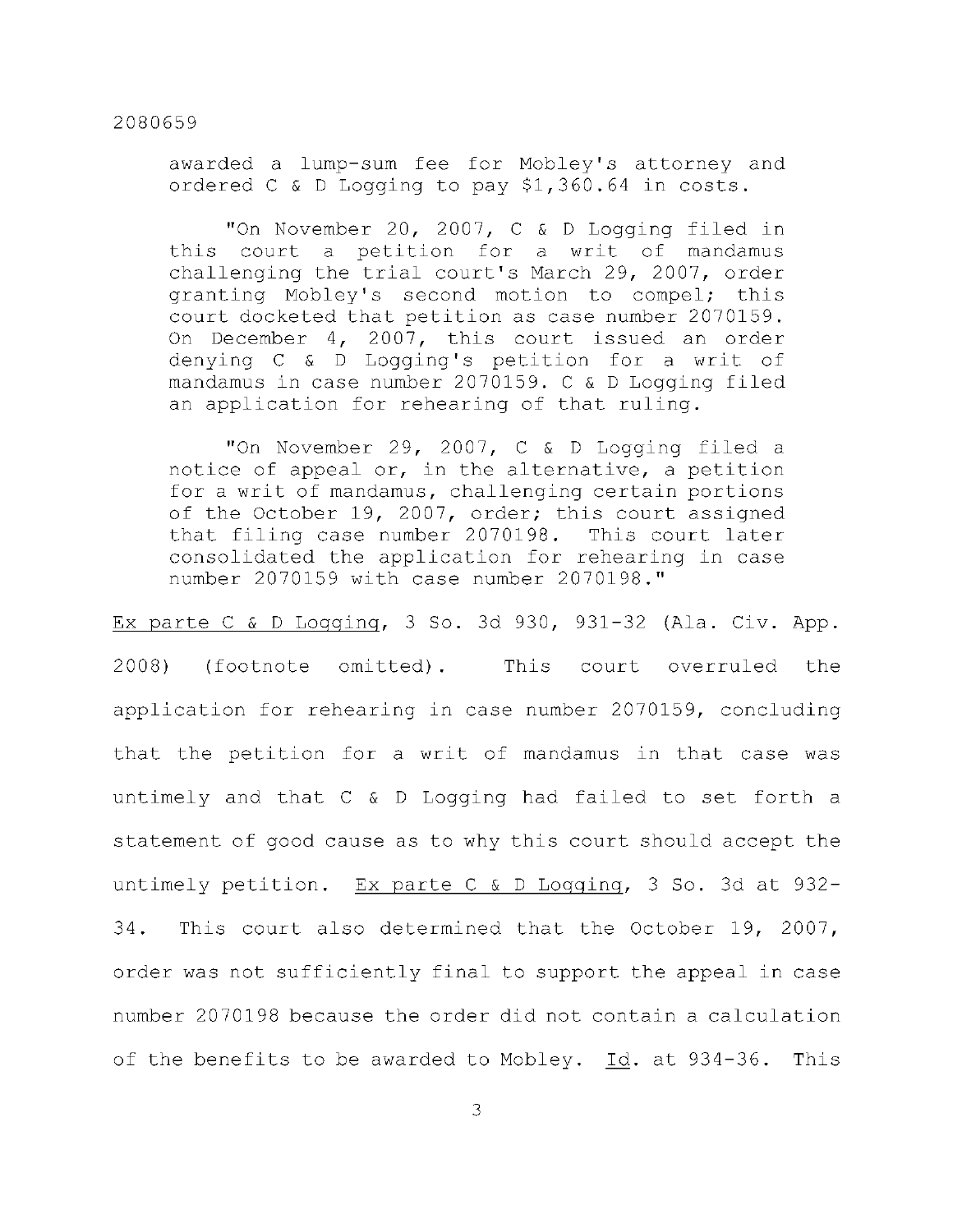court also denied the alternative request for review pursuant to a petition for a writ of mandamus in case number 2070198 because  $C \& D$  Logging would have another, adequate remedy through an appeal upon the entry of a final judgment. Id. at 936-37. This court entered its certificates of judgment in case number 2070159 and case number 2070198 on September 17, 2008.

Thereafter, on September 26, 2008, the trial court entered a final judgment on Mobley's claims against C & D Logging. In that September 26, 2008, judgment, the trial court again determined that Mobley was permanently and totally disabled as the result of an on-the-job injury, and it awarded workers' compensation benefits accordingly.

On October 16, 2008, C & D Logging filed a postjudgment motion seeking to alter, amend, or vacate the September 26, 2008, judgment. In its October 16, 2008, postjudgment motion, C & D Logging contended that the trial court had erred in calculating certain benefits awarded to Mobley in its September 26, 2008, judgment.  $C & D$  Logging also argued in its postjudgment motion that the trial court had erred in reaching its March 29, 2007, determination pertaining to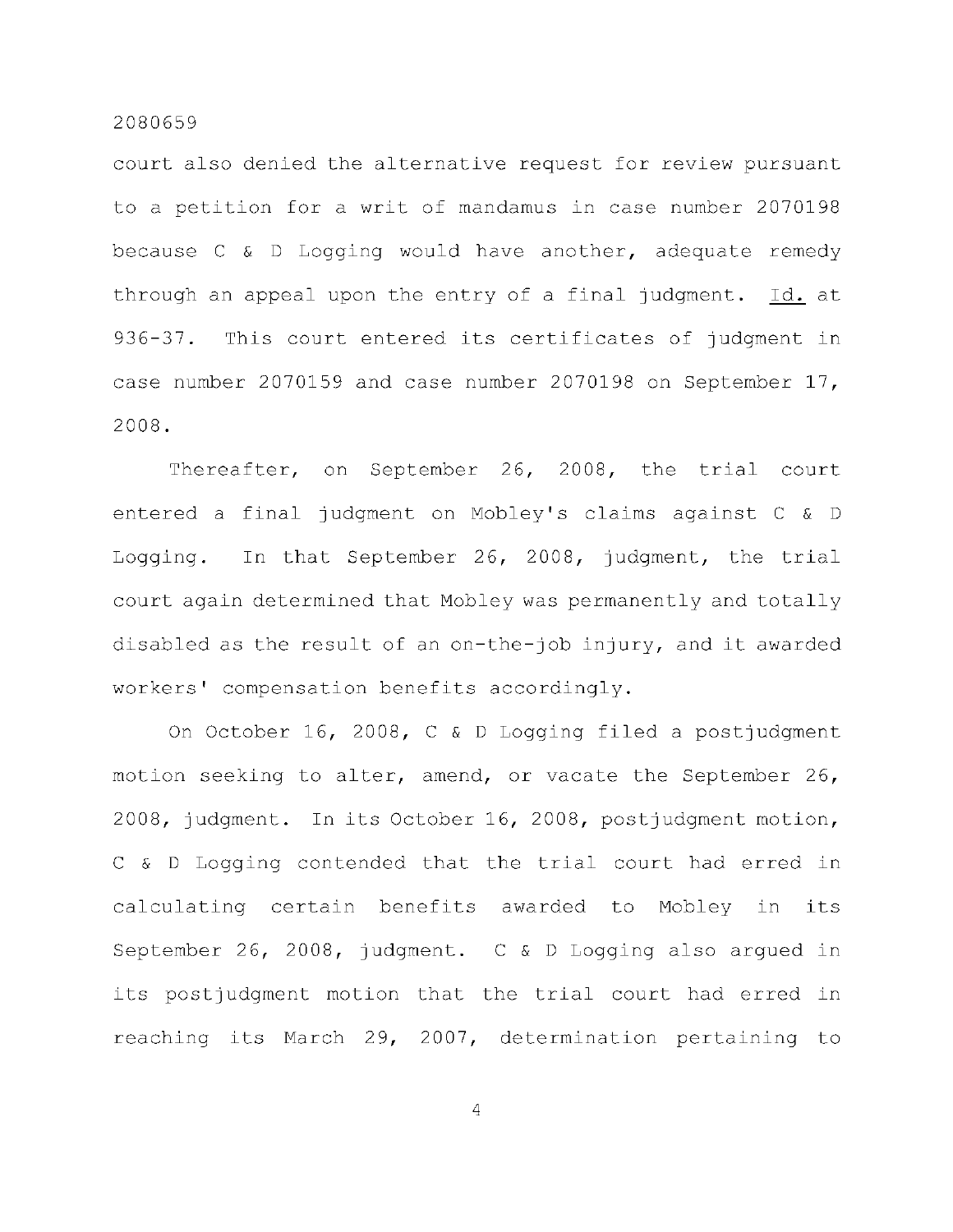Mobley's request concerning the composition of the second panel of four physicians requested by Mobley.  $C \& D$  Logging also asserted a number of other grounds upon which it maintained the trial court had erred in reaching the September 2 6, 2 008, judgment.

Mobley filed a response to C & D Logging's October 16, 2008, postjudgment motion in which he generally opposed most of the arguments set forth in that motion. However, Mobley agreed that the September 26, 2008, judgment should be modified to the extent that the trial court had miscalculated certain workers' compensation benefits. Thereafter, on November 13, 2008, the trial court entered an amended judgment in which it adopted the benefits calculations advocated by C & D Logging in its postjudgment motion; in all other respects, the November 13, 2008, amended judgment was almost identical to the original, September 26, 2008, judgment.

On December  $10$ , 2008, C & D Logging filed a motion entitled "motion to alter, amend, or vacate." That motion reasserted the same grounds and arguments first asserted in the October 16, 2008, postjudgment motion, with the exception that the arguments concerning the correct calculations of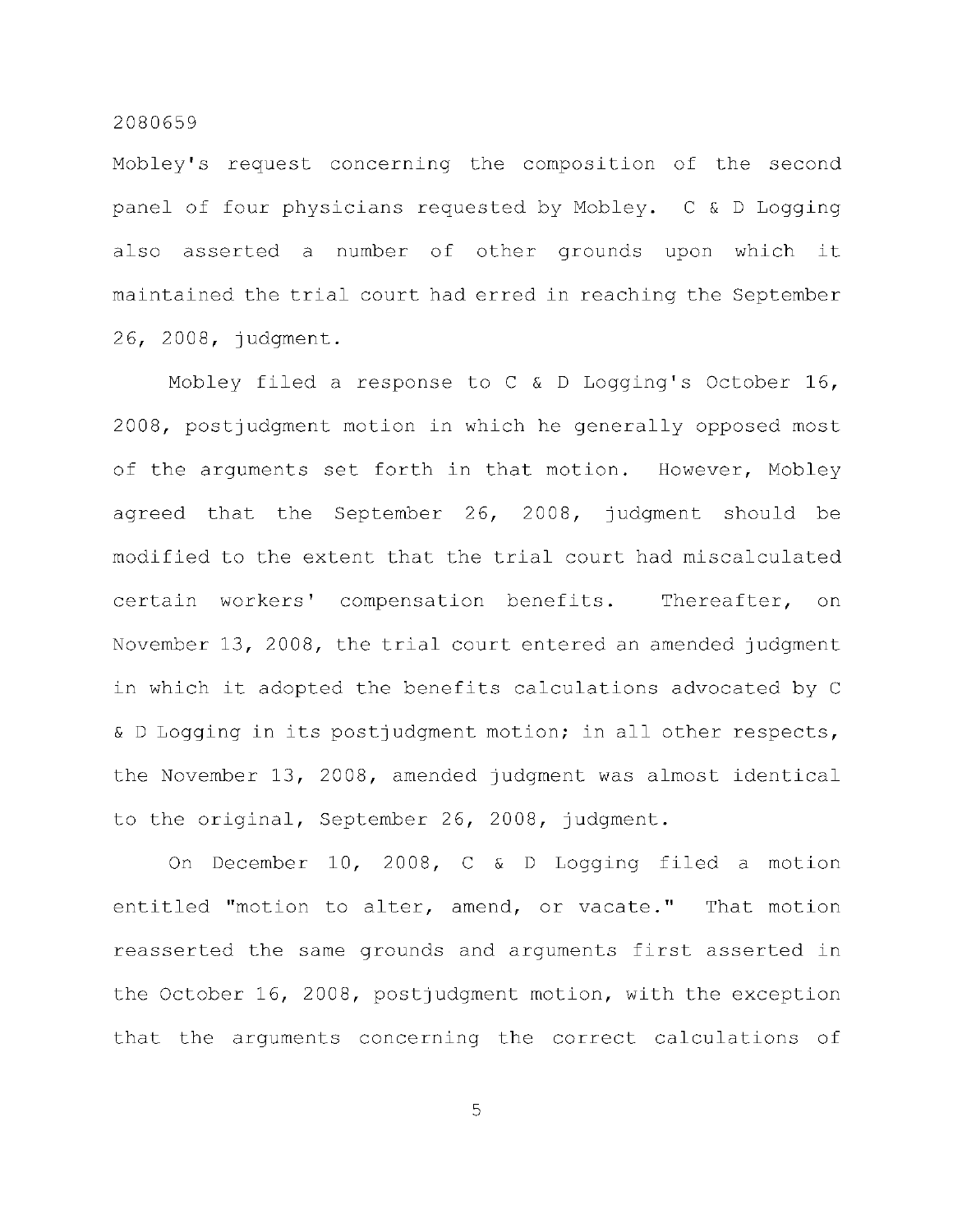workers' compensation benefits were omitted. Primarily, the motion reasserted  $C \& D$  Logging's arguments pertaining to the 2007 dispute concerning the composition of the panel of four physicians. The trial court did not enter a ruling in response to C & D Logging's December 10, 2008, motion, and, on April 21, 2009, C & D Logging appealed to this court.

As an initial matter, this court must consider whether it has jurisdiction to consider this appeal. Jurisdictional issues such as the timeliness of an appeal are of such significance that an appellate court may take notice of them ex mero motu. Nunn v. Baker, 518 So. 2d 711, 712 (Ala. 1987); Wilson v. Glasheen, 801 So. 2d 848, 849 (Ala. Civ. App. 2001).

A timely filed postjudgment motion will toll the time for taking an appeal until the date the trial court rules upon the motion or until the motion is denied by operation of law pursuant to Rule 59.1, Ala. R. Civ. P. Rule  $4(a)(3)$ , Ala. R. App. P. In this case,  $C \& D$  Logging timely filed its postjudgment motion within 30 days of the entry of the September 26, 2008, judgment. See Rule 59(e), Ala. R. Civ. P. (providing that a postjudgment motion to alter, amend, or vacate a judgment must be filed within 30 days of the date of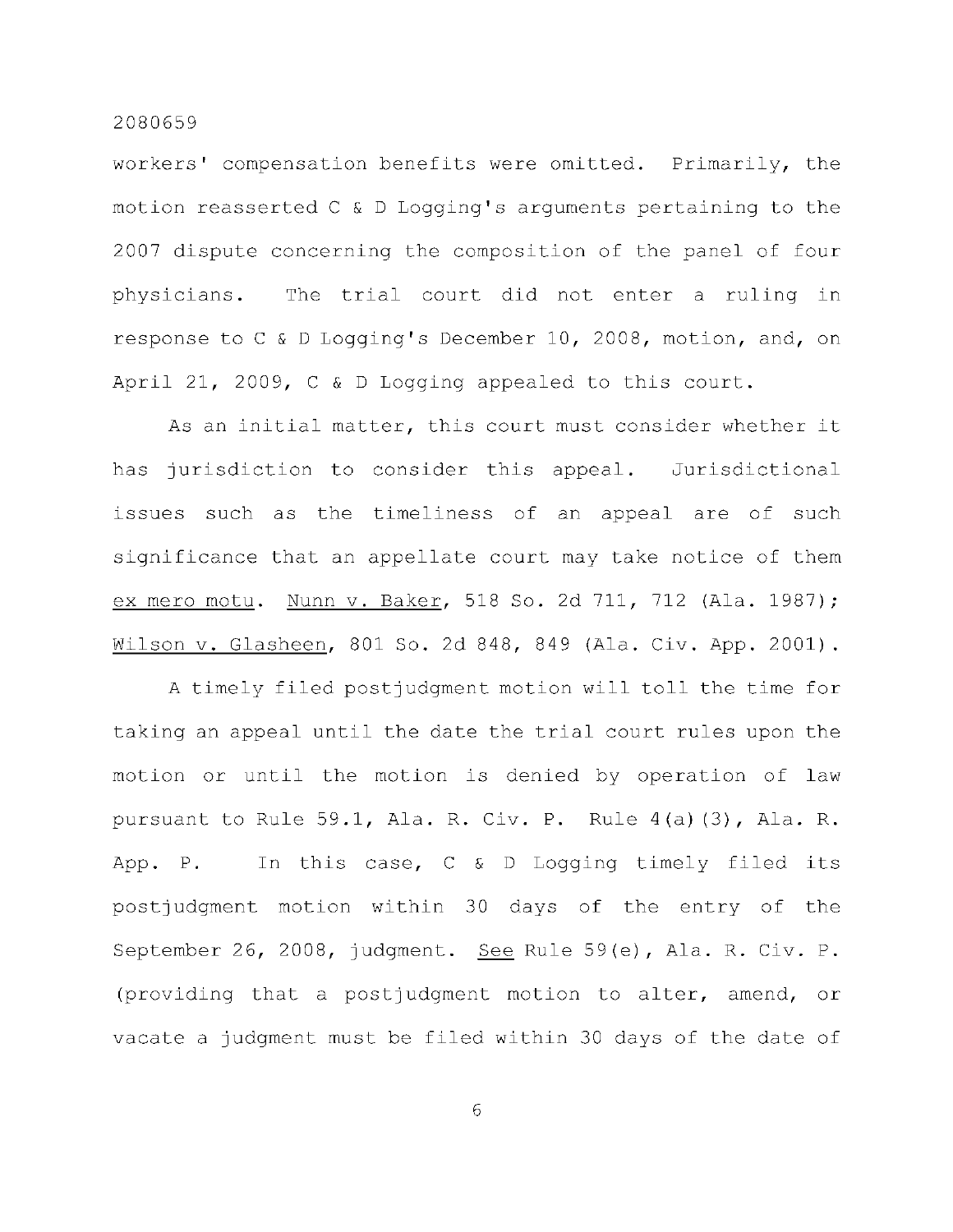the judgment). In accordance with the arguments asserted in the October 16, 2008, postjudgment motion, the November 13, 2008, amended judgment corrected the calculations of the awards of benefits to Mobley. Thus, the November 13, 2008, amended judgment constituted a postjudgment order in which the trial court ruled on C & D Logging's October 16, 2008, postjudgment motion by granting a portion of the relief requested in that motion. See BancTrust Co. v. Griffin, 963 So. 2d 106, 109 (Ala. Civ. App. 2007) (an amended order that altered the original order in a manner requested in a postjudgment motion without mentioning the postjudgment motion constituted a ruling on that motion).  $C & D$  Logging had 42 days from the entry of the November 13, 2008, amended judgment, or until December 29, 2008, in which to file a timely appeal. Rule  $4(a)(1)$ , Ala. R. App. P. (subject to certain exceptions, an appeal must be filed within 42 days of the entry of the judgment).

The 42d day following November 13, 2008, was December 25, 2008, a legal holiday. The first date following December 25, 2008, that was not a Saturday, a Sunday, or a legal holiday was December 29, 2008. See Rule 26(a), Ala. R. App. P. (In computing time periods under the Rules of Appellate Procedure, "[t]he last day of the period shall be included, unless it is a Saturday, Sunday, or a legal holiday, in which event the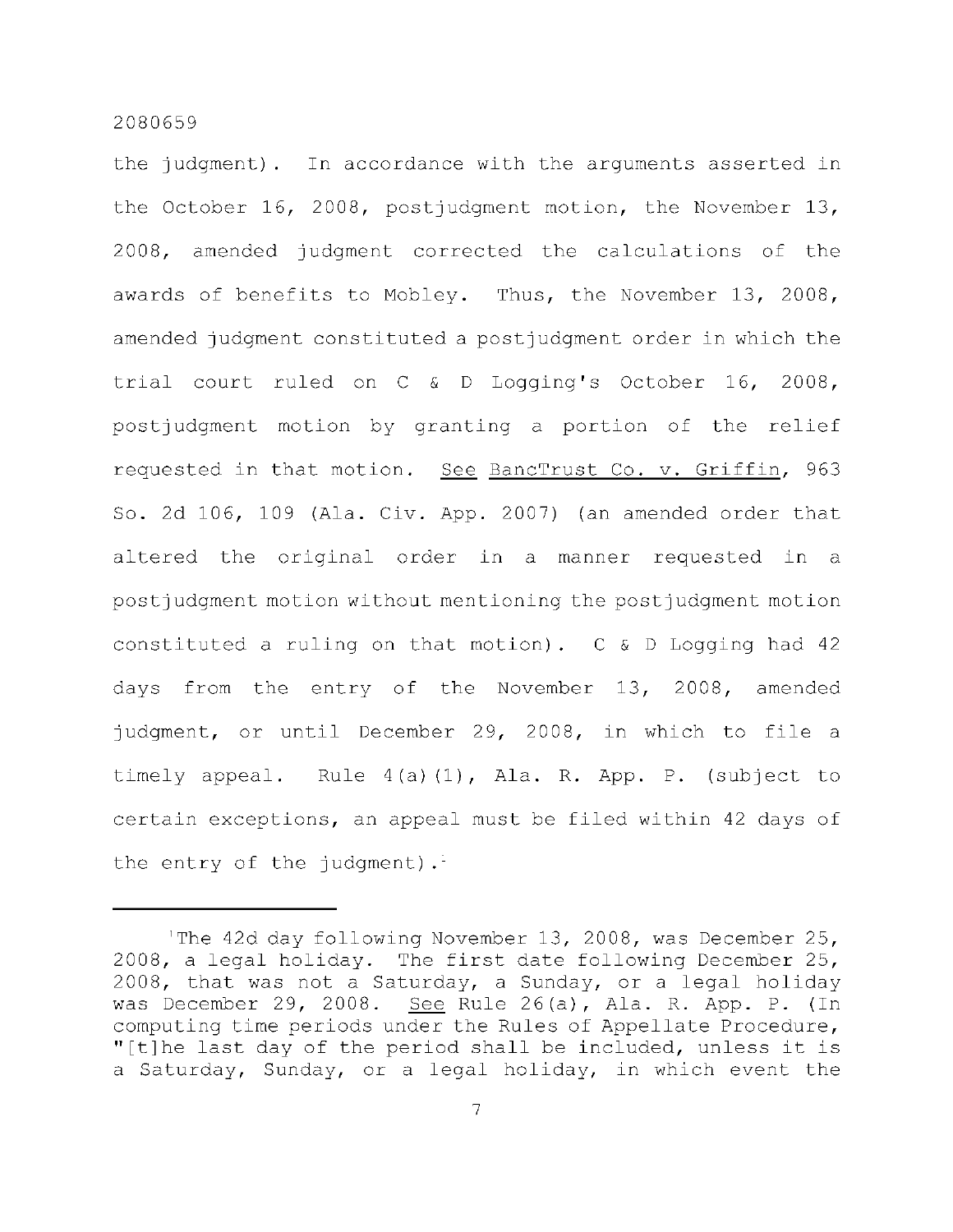However, on December 10, 2008, C & D Logging filed a motion entitled "motion to alter, amend, or vacate." C & D Logging asserts that its December 10, 2008, motion was denied by operation of law on March 10, 2009. See Rule 59.1, Ala. R. Civ. P. (the failure of a trial court to rule on a pending postjudgment motion within 90 days constitutes a denial of that motion).  $C \& D$  Logging asserts in the statement of jurisdiction contained in its brief submitted to this court that it timely appealed the denial by operation of law of its December 10, 2008, purported postjudgment motion on April 13, 2009, within the 42 days allowed by Rule  $4(a)(1)$ , Ala. R. App. P. As we explain below, we cannot agree that  $C \& D$  Logging's appeal is timely on that basis.

The December 10, 2008, purported postjudgment motion asserted the same grounds asserted in  $C$  & D Logging's October 16, 2008, postjudgment motion. As a subsequent postjudgment motion, it did not work to further extend the time for taking an appeal. "[I]t long has been held that 'while a Rule 59 motion tolls the time for taking an appeal, a subsequent

period extends until the end of the next day which is not a Saturday, Sunday, or legal holiday."); see also Rule  $6(a)$ , Ala. R. Civ. P.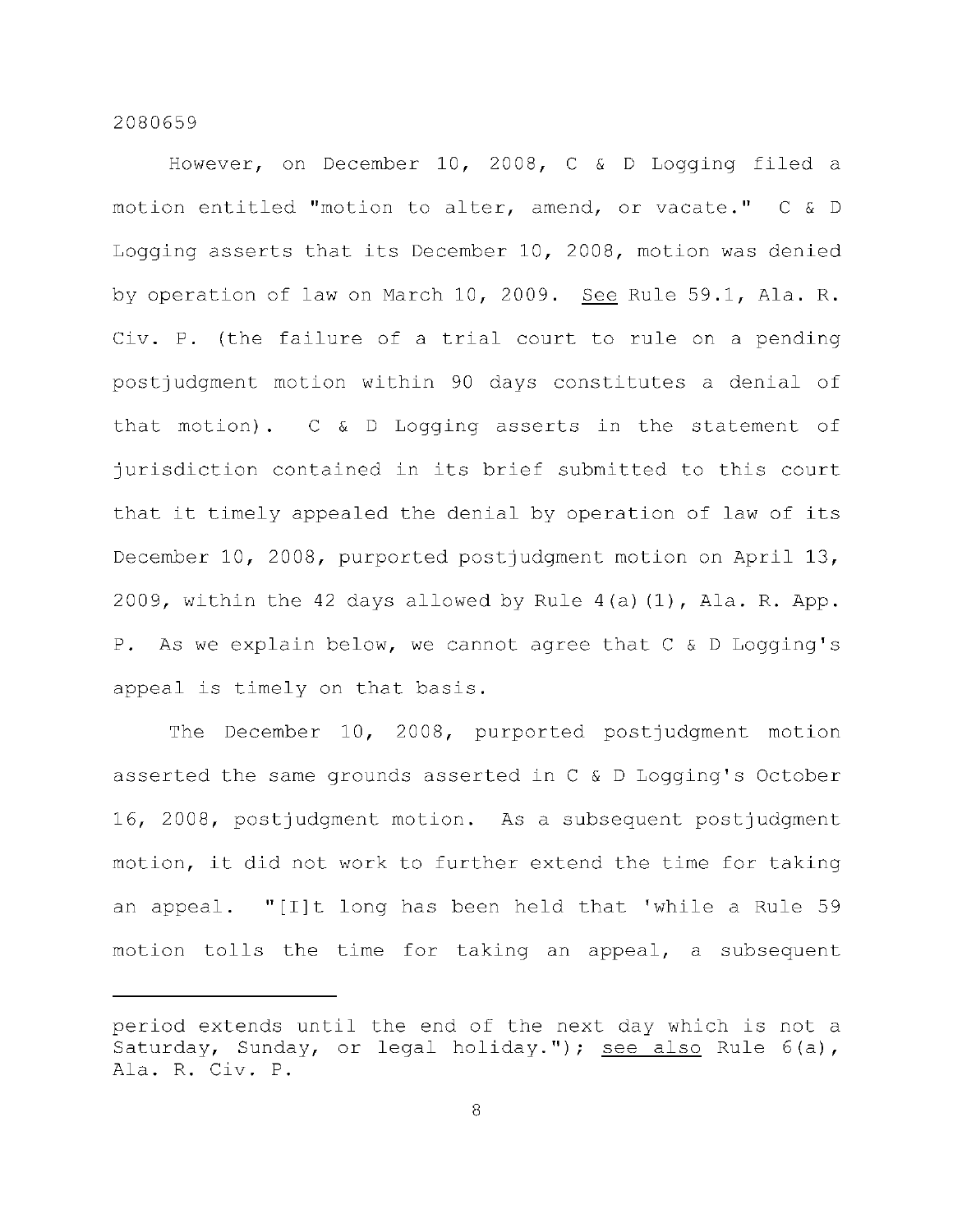request, by whatever label, seeking the trial court's reconsideration of its ruling on the former Rule 59 motion, does not operate to further toll the time for the appeal.'" Durr v. Durr, 961 So. 2d 139, 140 (Ala. Civ. App. 2006) (quoting Sunshine Homes, Inc. v. Newton, 443 So. 2d 921, 923 (Ala. 1983), rev'd on other grounds, Ex parte Mutual Sav. Life Ins. Co., 765 So. 2d 649 (Ala. 1998)). This court has explained:

> "'[T]he Rules of Civil Procedure do not authorize a movant to file a motion to reconsider the trial judge's ruling on his own post-judgment motion. However, in some cases such successive post-judgment motions may be permitted. If, for example, the judge has rendered a new judgment pursuant to a Rule  $59(e)$  [, Ala. R. Civ. P., ] motion to alter, amend, or vacate a judgment or pursuant to a Rule  $50(b)$  [, Ala. R. Civ. P., ] motion for judgment notwithstanding the verdict, the party aggrieved by the new judgment may have had no reason to make such a motion earlier.'

"Ex parte Dowling, 477 So. 2d 400, 404 (Ala. 1985). A trial court lacks jurisdiction to entertain a successive postjudgment motion requesting the same or similar relief as the original postjudgment motion or requesting reconsideration of the trial court's denial of the original postjudgment motion. Hudson v. Hudson, 963 So. 2d 92, 94 (Ala. Civ. App. 2007); <u>Ollis v. Ollis</u>, 636 So. 2d 458, 459 (Ala. Civ. App. 1994); and Gold Kist, Inc. v. Griffin, 659 So. 2d 626, 627 (Ala. Civ. App. 1994) ('Successive